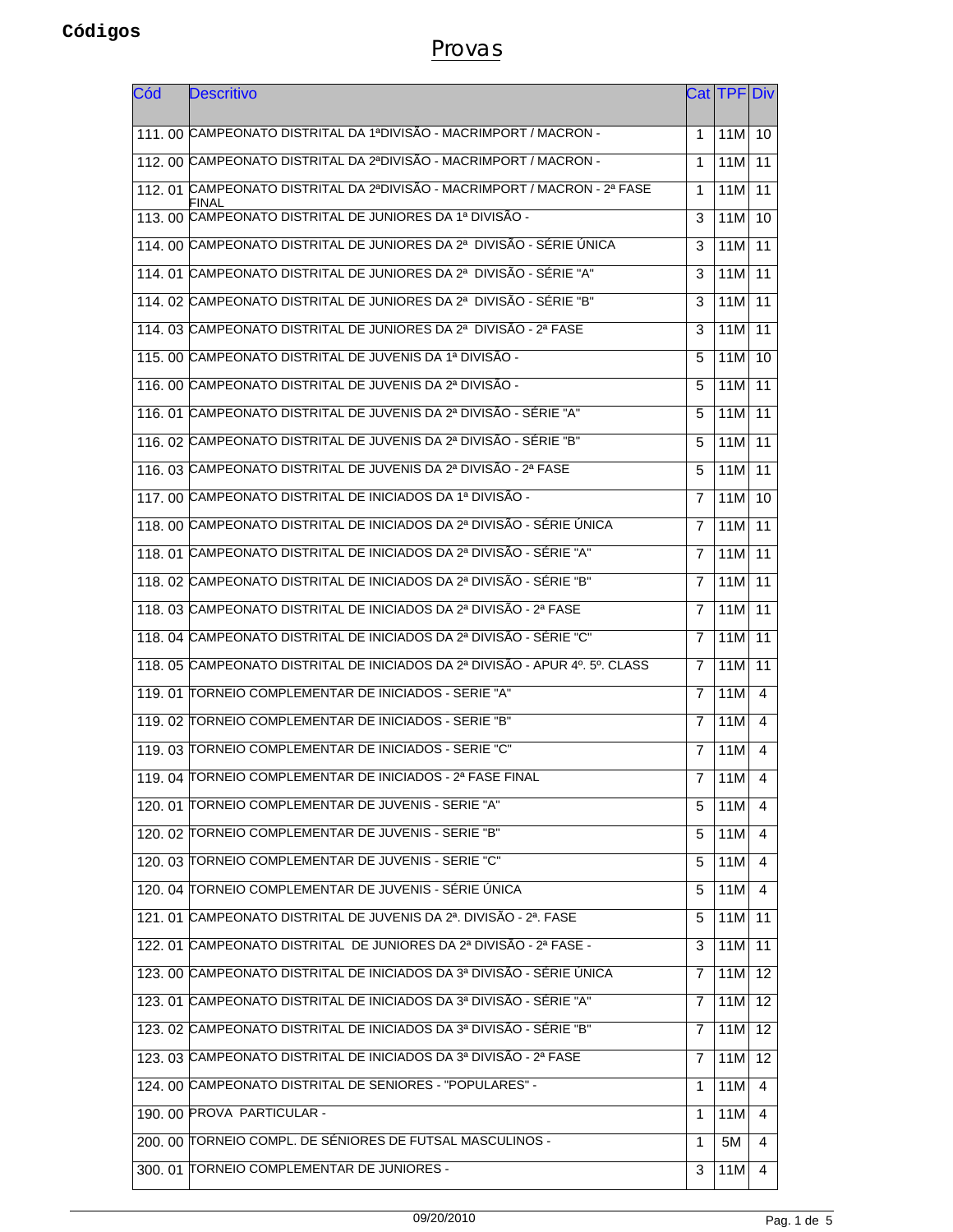| Cód | <b>Descritivo</b>                                                                                  |    | CatITPFIDiv |   |
|-----|----------------------------------------------------------------------------------------------------|----|-------------|---|
|     | 400. 01 TAÇA A.F.S. - SENIORES - SÉRIE "A"                                                         | 1  | 11M         | 4 |
|     | 400. 02 TAÇA A.F.S. - SENIORES - SÉRIE "B"                                                         | 1  | 11M         | 4 |
|     | 400. 03 TAÇA A.F.S. - SENIORES - SÉRIE "C"                                                         | 1  | 11M         | 4 |
|     | 400. 04 TAÇA A.F.S. - SENIORES - SÉRIE "D"                                                         | 1  | 11M         | 4 |
|     | 400. 05 TAÇA A.F.S. - SENIORES - SÉRIE "E"                                                         | 1  | 11M         | 4 |
|     | 400, 06 TAÇA A.F.S. - SENIORES - 1/4 DE FINAL                                                      | 1  | 11M         | 4 |
|     | 400. 07 TAÇA A.F.S. - SENIORES - 1/2 DE FINAL                                                      | 1  | 11M         | 4 |
|     | 400. 08 TAÇA A.F.S. - SENIORES - FINAL                                                             | 1  | 11M         | 4 |
|     | 501. 01 CAMP. DIST. SÉNIORES FUTSAL MASC - MACRON / MACRIMPORT - SÉRIE "A"                         | 1  | 5M          | 4 |
|     | 501. 02 CAMP. DIST. SÉNIORES FUTSAL MASC - MACRON / MACRIMPORT - SÉRIE "B"                         | 1  | 5M          | 4 |
|     | 501. 03 CAMP. DIST. SÉNIORES FUTSAL MASC - MACRON / MACRIMPORT - SÉRIE "C"                         | 1  | 5M          | 4 |
|     | 501. 04 CAMP. DIST. SÉNIORES FUTSAL MASC - MACRON / MACRIMPORT - (1º./2º.                          | 1  | 5M          | 4 |
|     | CLASSIF.)<br>501. 05 CAMP. DIST. SÉNIORES FUTSAL MASC - MACRON / MACRIMPORT -<br>(3º./4º.CLASSIF.) | 1  | 5M          | 4 |
|     | 501. 06 CAMP. DIST. SÉNIORES FUTSAL MASC - MACRON / MACRIMPORT - (5º./6º.                          | 1  | 5M          | 4 |
|     | CLASSIF.)<br>501. 07 CAMP. DIST. SÉNIORES FUTSAL MASC - MACRON / MACRIMPORT - FASE ÚNICA           | 1  | 5M          | 4 |
|     | 501. 08 CAMP. DIST. SÉNIORES FUTSAL MASC - MACRON / MACRIMPORT - SÉRIE ÚNICA                       | 1  | 5M          | 4 |
|     | 501. 09 CAMP. DIST. SÉNIORES FUTSAL MASC - MACRON / MACRIMPORT - 2ª FASE                           | 1  | 5M          | 4 |
|     | 501. 10 CAMP. DIST. SÉNIORES FUTSAL MASC - MACRON / MACRIMPORT - SÉRIE ÚNICA                       | 1  | 5M          | 4 |
|     | 502. 01 CAMPEONATO DIST.SÉNIORES FUTSAL FEM-MACRIMPORT/MACRON - 1ª. FASE                           | 1  | 5F          | 4 |
|     | 502. 02 CAMPEONATO DIST. SÉNIORES FUTSAL FEM-MACRIMPORT/MACRON - 2ª. FASE                          | 1  | 5F          | 4 |
|     | 502. 03 CAMPEONATO DIST.SÉNIORES FUTSAL FEM-MACRIMPORT/MACRON -<br>F.COMPLEMENTAR                  | 1  | 5F          | 4 |
|     | 503. 00 CAMPEONATO DISTRITAL DE JUNIORES DE FUTSAL MASCULINOS -                                    | 3  | 5M          | 4 |
|     | 503. 01 CAMPEONATO DISTRITAL DE JUNIORES DE FUTSAL MASCULINOS - 1ª. FASE                           | 3  | 5M          | 4 |
|     | 503. 02 CAMPEONATO DISTRITAL DE JUNIORES DE FUTSAL MASCULINOS - 2ª. FASE                           | 3  | 5M          | 4 |
|     | 504. 00 CAMPEONATO DISTRITAL DE JUVENIS DE FUTSAL MASCULINOS - FASE UNICA                          | 5  | 5M          | 4 |
|     | 504. 01 CAMPEONATO DISTRITAL DE JUVENIS DE FUTSAL MASCULINOS - SERIE "A"                           | 5  | 5M          | 4 |
|     | 504, 02 CAMPEONATO DISTRITAL DE JUVENIS DE FUTSAL MASCULINOS - SERIE "B"                           | 5  | 5M          | 4 |
|     | 504. 03 CAMPEONATO DISTRITAL DE JUVENIS DE FUTSAL MASCULINOS - 2ª. FASE-<br>FINAL                  | 5  | 5M          | 4 |
|     | 505. 00 CAMPEONATO DISTRITAL DE INICIADOS DE FUTSAL MASCULINOS - SERIE ÚNICA                       | 7  | 5M          | 4 |
|     | 505. 01 CAMPEONATO DISTRITAL DE INICIADOS DE FUTSAL MASCULINOS - SERIE "A"                         | 7  | 5M          | 4 |
|     | 505. 02 CAMPEONATO DISTRITAL DE INICIADOS DE FUTSAL MASCULINOS - SERIE "B"                         | 7  | 5M          | 4 |
|     | 505. 03 CAMPEONATO DISTRITAL DE INICIADOS DE FUTSAL MASCULINOS - 2ª FASE                           | 7  | 5M          | 4 |
|     | 506. 00 CAMPEONATO DISTRITAL DE INFANTIS DE FUTSAL MASCULINOS - SERIE UNICA                        | 9  | 5M          | 4 |
|     | 506. 01 CAMPEONATO DISTRITAL DE INFANTIS DE FUTSAL MASCULINOS - SERIE "A"                          | 9  | 5M          | 4 |
|     | 506. 02 CAMPEONATO DISTRITAL DE INFANTIS DE FUTSAL MASCULINOS - SERIE "B"                          | 9  | 5M          | 4 |
|     | 506. 03 CAMPEONATO DISTRITAL DE INFANTIS DE FUTSAL MASCULINOS - 2ª FASE FINAL                      | 9  | 5M          | 4 |
|     | 507. 00 CAMPEONATO DISTRITAL DE BENJAMINS DE FUTSAL MASCULINOS -                                   | 12 | 5M          | 4 |
|     | 507. 01 CAMPEONATO DISTRITAL DE BENJAMINS DE FUTSAL MASCULINOS - SERIE "A"                         | 12 | 5M          | 4 |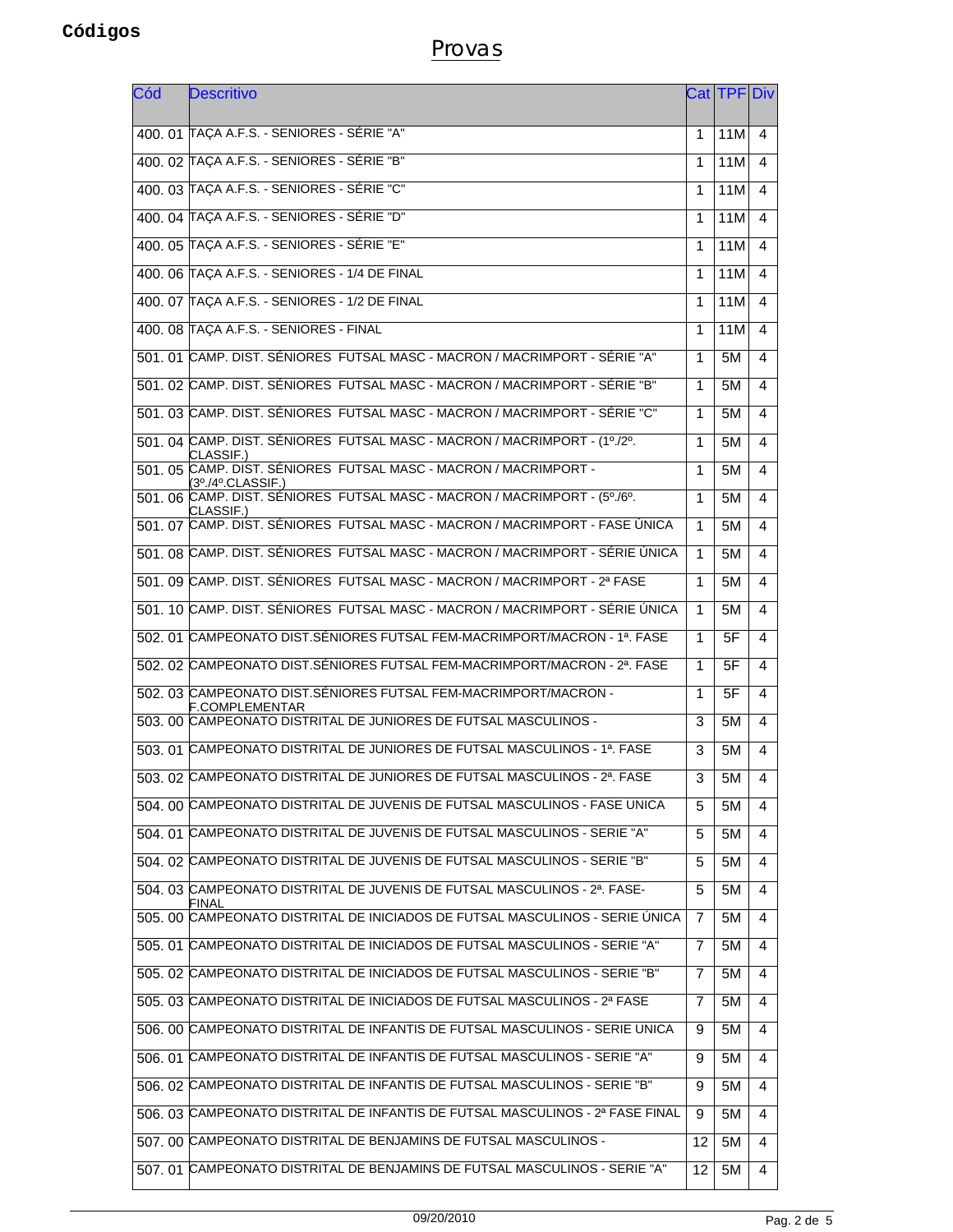| Cód | <b>Descritivo</b>                                                                  |    | Cat TPFIDiv |                         |
|-----|------------------------------------------------------------------------------------|----|-------------|-------------------------|
|     | 507. 02 CAMPEONATO DISTRITAL DE BENJAMINS DE FUTSAL MASCULINOS - SERIE "B"         | 12 | 5M          | 4                       |
|     | 507. 03 CAMPEONATO DISTRITAL DE BENJAMINS DE FUTSAL MASCULINOS - 2ª. FASE<br>FINAL | 12 | 5M          | 4                       |
|     | 508. 01 CAMPEONATO DISTRITAL JUNIORES FUTSAL FEMININOS - FASE UNICA                | 3  | 5F          | 4                       |
|     | 508. 02 CAMPEONATO DISTRITAL JUNIORES FUTSAL FEMININOS - SÉRIE UNICA               | 3  | 5F          | 4                       |
|     | 508. 03 CAMPEONATO DISTRITAL JUNIORES FUTSAL FEMININOS - 2ª. FASE FINAL            | 3  | 5F          | $\overline{\mathbf{A}}$ |
|     | 509. 01 CAMPEONATO DISTRITAL DA 1ª DIVISÃO DE SENIORES DE FUTSAL - SÉRIE<br>UNICA  | 1  | 5M          | 10                      |
|     | 509. 02 CAMPEONATO DISTRITAL DA 1ª DIVISÃO DE SENIORES DE FUTSAL - PLAY OFF        | 1  | 5M          | 10                      |
|     | 509. 03 CAMPEONATO DISTRITAL DA 1ª DIVISÃO DE SENIORES DE FUTSAL - PLAY OUT        | 1  | 5M          | 10                      |
|     | 510. 00 CAMPEONATO DISTRITAL DE SENIORES DA 2ª DIVISÃO DE FUTSAL -                 | 1  | 5M          | 11                      |
|     | 510, 01 CAMPEONATO DISTRITAL DE SENIORES DA 2ª DIVISÃO DE FUTSAL -                 | 1  | 5M          | 11                      |
|     | 510, 02 CAMPEONATO DISTRITAL DE SENIORES DA 2ª DIVISÃO DE FUTSAL - PLAY OFF        | 1  | 5M          | 11                      |
|     | 511. 00 TAÇA A. F. S. SENIORES DE FUTSAL MASCULINO - FASE UNICA                    | 1  | 5M          | $\overline{\mathbf{4}}$ |
|     | 511. 01 TAÇA A. F. S. SENIORES DE FUTSAL MASCULINO - 1ª. ELIMINATORIA              | 1  | 5M          | 4                       |
|     | 511. 02 TAÇA A. F. S. SENIORES DE FUTSAL MASCULINO - 2ª. ELIMINATORIA              | 1  | 5M          | 4                       |
|     | 511. 03 TAÇA A. F. S. SENIORES DE FUTSAL MASCULINO - 3ª. ELIMINATORIA              | 1  | 5M          | 4                       |
|     | 511. 04 TAÇA A. F. S. SENIORES DE FUTSAL MASCULINO - FINAL FOUR                    | 1  | 5M          | 4                       |
|     | 511. 05 TAÇA A. F. S. SENIORES DE FUTSAL MASCULINO - FINAL                         | 1  | 5M          | 4                       |
|     | 512, 01 CAMPEONATO DISTRITAL DE JUVENIS DE FUTSAL FEMININO. - SERIE UNICA          | 5  | 5F          | 4                       |
|     | 513, 01 TORNEIO COMPLEMENTAR DE JUVENIS FUTSAL - SERIE UNICA                       | 5  | 5M          | 4                       |
|     | 514. 01 TAÇA A.F.S. DE SENIORES FUTSAL FEMININO - 1ª. ELIMINATÓRIA                 | 1  | 5F          | $\Omega$                |
|     | 514. 02 TAÇA A.F.S. DE SENIORES FUTSAL FEMININO - 2ª. ELIMINATÓRIA                 | 1  | 5F          | 0                       |
|     | 514. 03 TAÇA A.F.S. DE SENIORES FUTSAL FEMININO - 3ª. ELIMINATORIA                 | 1  | 5F          | $\Omega$                |
|     | 514, 04 TAÇA A.F.S. DE SENIORES FUTSAL FEMININO - 4ª. ELIMINATÓRIA                 | 1  | 5F          | $\Omega$                |
|     | 514. 05 TAÇA A.F.S. DE SENIORES FUTSAL FEMININO - FINAL FOUR                       | 1  | 5F          | $\mathbf 0$             |
|     | 514. 06 TAÇA A.F.S. DE SENIORES FUTSAL FEMININO - FINAL                            | 1  | 5F          | 0                       |
|     | 515. 01 TORNEIO COMPLEMENTAR JUNIORES FEMININOS FUTSAL - TORN- COMPLEM.            | 3  | 5F          | 4                       |
|     | 516. 00 TORNEIO COMPLEMENTAR INICIADOS DE FUTSAL - SERIE UNICA                     | 7  | 5M          | 4                       |
|     | 700. 01 CAMPEONATO DISTRITAL DE INFANTIS DE FUTEBOL DE 7 - SERIE "A"               | 9  | 7M          | 4                       |
|     | 700. 02 CAMPEONATO DISTRITAL DE INFANTIS DE FUTEBOL DE 7 - SÉRIE "B"               | 9  | 7M          | 4                       |
|     | 700. 03 CAMPEONATO DISTRITAL DE INFANTIS DE FUTEBOL DE 7 - SÉRIE "C"               | 9  | 7M          | 4                       |
|     | 700. 04 CAMPEONATO DISTRITAL DE INFANTIS DE FUTEBOL DE 7 - SÉRIE "D"               | 9  | 7M          | 4                       |
|     | 700. 05 CAMPEONATO DISTRITAL DE INFANTIS DE FUTEBOL DE 7 - SÉRIE "E"               | 9  | 7M          | 4                       |
|     | 700. 06 CAMPEONATO DISTRITAL DE INFANTIS DE FUTEBOL DE 7 - SÉRIE "F"               | 9  | 7M          | 4                       |
|     | 700. 07 CAMPEONATO DISTRITAL DE INFANTIS DE FUTEBOL DE 7 - GRUPO "A"               | 9  | 7M          | 4                       |
|     | 700. 08 CAMPEONATO DISTRITAL DE INFANTIS DE FUTEBOL DE 7 - GRUPO "B"               | 9  | 7M          | 4                       |
|     | 700. 09 CAMPEONATO DISTRITAL DE INFANTIS DE FUTEBOL DE 7 - 3ª FASE - FINAL         | 9  | 7M          | 4                       |
|     | 700. 10 CAMPEONATO DISTRITAL DE INFANTIS DE FUTEBOL DE 7 - SERIE "G"               | 9  | 7M          | 4                       |
|     | 700. 11 CAMPEONATO DISTRITAL DE INFANTIS DE FUTEBOL DE 7 - SERIE "A"-F.COMPL.      | 9  | 7M          | 4                       |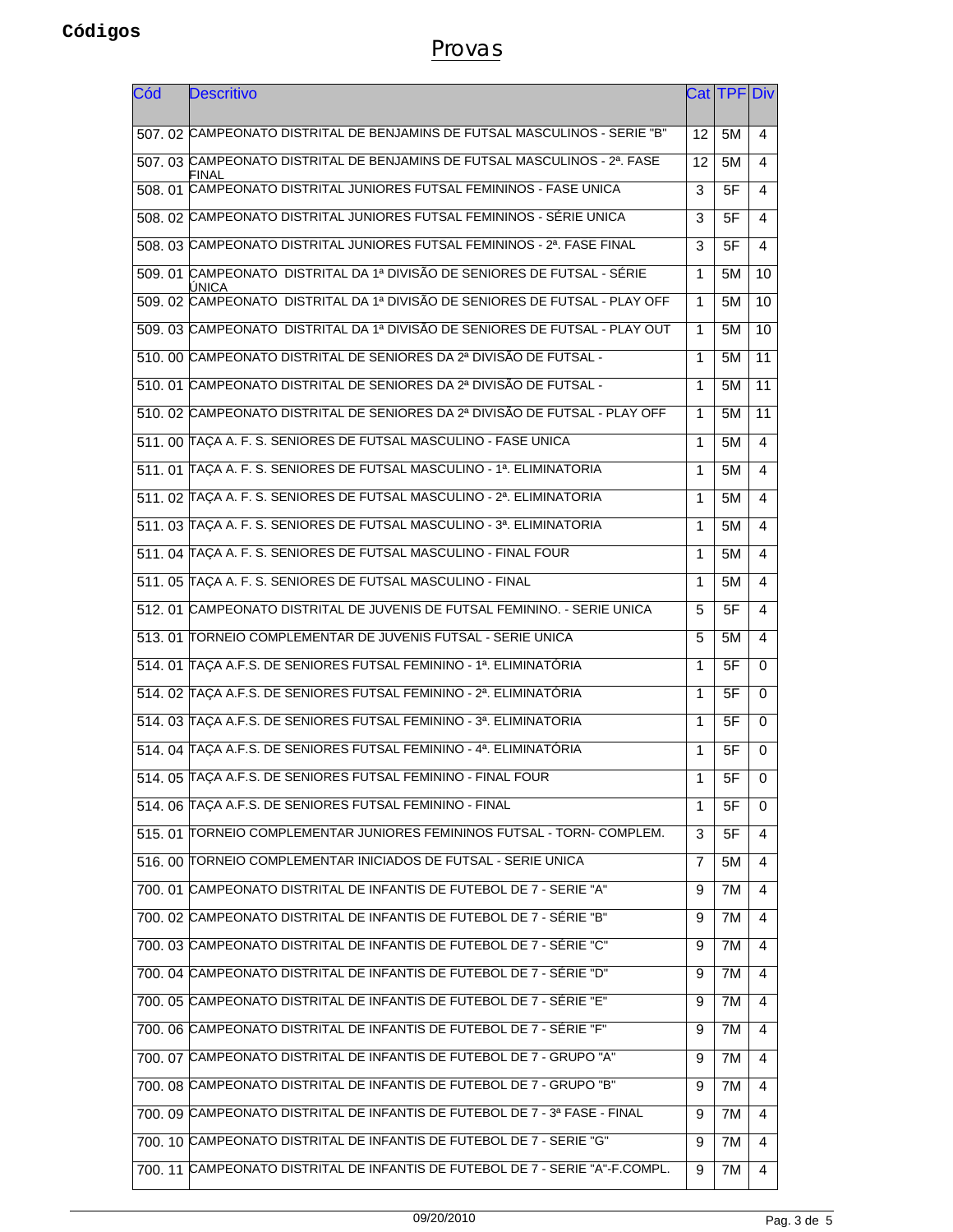| Cód | Descritivo                                                                        |                 | CatITPFIDiv |                |
|-----|-----------------------------------------------------------------------------------|-----------------|-------------|----------------|
|     | 700. 12 CAMPEONATO DISTRITAL DE INFANTIS DE FUTEBOL DE 7 - EQ. (B) SERIE "G"      | 9               | 7M          | 4              |
|     | 700, 13 CAMPEONATO DISTRITAL DE INFANTIS DE FUTEBOL DE 7 - EQ. (B) SERIE "H"      | 9               | 7M          | 4              |
|     | 700, 14 CAMPEONATO DISTRITAL DE INFANTIS DE FUTEBOL DE 7 - SERIE "B"-F. COMPL     | 9               | 7M          | 4              |
|     | 700, 15 CAMPEONATO DISTRITAL DE INFANTIS DE FUTEBOL DE 7 - SERIE "C"- F.COMPL     | 9               | 7M          | 4              |
|     | 700, 16 CAMPEONATO DISTRITAL DE INFANTIS DE FUTEBOL DE 7 - 3ª. FASE - FINAL       | 9               | 7M          | 4              |
|     | 700. 17 CAMPEONATO DISTRITAL DE INFANTIS DE FUTEBOL DE 7 - GRUPO "C"              | 9               | 7M          | 4              |
|     | 700, 18 CAMPEONATO DISTRITAL DE INFANTIS DE FUTEBOL DE 7 - EQ. (B) SERIE "F"      | 9               | 7M          | 4              |
|     | 700, 19 CAMPEONATO DISTRITAL DE INFANTIS DE FUTEBOL DE 7 - SERIE "D"-F. COMPL     | 9               | 7M          | 4              |
|     | 700. 20 CAMPEONATO DISTRITAL DE INFANTIS DE FUTEBOL DE 7 - TORN.<br>COMPLEMENTAR  | 9               | 7M          | 4              |
|     | 700. 21 CAMPEONATO DISTRITAL DE INFANTIS DE FUTEBOL DE 7 - F.COMP.-2ªF.FINAL      | 9               | 7M          | 4              |
|     | 700, 22 CAMPEONATO DISTRITAL DE INFANTIS DE FUTEBOL DE 7 - SÉRIE A (EQUIP. B)     | 9               | 7M          | 4              |
|     | 700, 23 CAMPEONATO DISTRITAL DE INFANTIS DE FUTEBOL DE 7 - SERIE B (EQUIP. B)     | 9               | 7M          | 4              |
|     | 700. 24 CAMPEONATO DISTRITAL DE INFANTIS DE FUTEBOL DE 7 - FINAL (EQUIP. B)       | 9               | 7M          | 4              |
|     | 700, 25 CAMPEONATO DISTRITAL DE INFANTIS DE FUTEBOL DE 7 - 2ª FASE FINAL          | 9               | 7M          | 4              |
|     | 701, 01 CAMPEONATO DISTRITAL DE BENJAMINS DE FUTEBOL DE 7 - SÉRIE "A"             | 12              | 7M          | 4              |
|     | 701, 02 CAMPEONATO DISTRITAL DE BENJAMINS DE FUTEBOL DE 7 - SÉRIE "B"             | 12              | 7M          | 4              |
|     | 701. 03 CAMPEONATO DISTRITAL DE BENJAMINS DE FUTEBOL DE 7 - SÉRIE "C"             | 12              | 7M          | 4              |
|     | 701, 04 CAMPEONATO DISTRITAL DE BENJAMINS DE FUTEBOL DE 7 - SÉRIE "D"             | 12              | 7M          | 4              |
|     | 701. 05 CAMPEONATO DISTRITAL DE BENJAMINS DE FUTEBOL DE 7 - GRUPO "A"             | 12              | 7M          | 4              |
|     | 701, 06 CAMPEONATO DISTRITAL DE BENJAMINS DE FUTEBOL DE 7 - GRUPO "B"             | 12              | 7M          | 4              |
|     | 701, 07 CAMPEONATO DISTRITAL DE BENJAMINS DE FUTEBOL DE 7 - 3ª FASE-FINAL         | 12              | 7M          | 4              |
|     | 701, 08 CAMPEONATO DISTRITAL DE BENJAMINS DE FUTEBOL DE 7 - SÉRIE "E"             | 12              | 7M          | 4              |
|     | 701, 09 CAMPEONATO DISTRITAL DE BENJAMINS DE FUTEBOL DE 7 - SERIE "E"             | 12              | 7M          | 4              |
|     | 701. 10 CAMPEONATO DISTRITAL DE BENJAMINS DE FUTEBOL DE 7 - 2ª. FASE-SERIE "A"    | $\overline{12}$ | 7M          | $\overline{4}$ |
|     | 701. 11 CAMPEONATO DISTRITAL DE BENJAMINS DE FUTEBOL DE 7 - 2ª. FASE-SERIE "B"    | 12              | 7M          | 4              |
|     | 701. 12 CAMPEONATO DISTRITAL DE BENJAMINS DE FUTEBOL DE 7 - 2ª. FASE-SERIE "C"    | 12              | 7M          | 4              |
|     | 701. 13 CAMPEONATO DISTRITAL DE BENJAMINS DE FUTEBOL DE 7 - EQ. (B) SERIE "F"     | 12              | 7M          | 4              |
|     | 701, 14 CAMPEONATO DISTRITAL DE BENJAMINS DE FUTEBOL DE 7 - EQ. (B) SERIE "G"     | 12              | 7M          | 4              |
|     | 701. 15 CAMPEONATO DISTRITAL DE BENJAMINS DE FUTEBOL DE 7 - SERIE "A"-F.<br>COMPL | 12              | 7M          | 4              |
|     | 701. 16 CAMPEONATO DISTRITAL DE BENJAMINS DE FUTEBOL DE 7 - SERIE "B"-F.<br>COMPL | 12              | 7M          | 4              |
|     | 701. 17 CAMPEONATO DISTRITAL DE BENJAMINS DE FUTEBOL DE 7 - SERIE "C"-F.<br>COMPL | 12              | 7M          | 4              |
|     | 701. 18 CAMPEONATO DISTRITAL DE BENJAMINS DE FUTEBOL DE 7 - SERIE "D"-F.<br>COMPL | 12              | 7M          | 4              |
|     | 701. 19 CAMPEONATO DISTRITAL DE BENJAMINS DE FUTEBOL DE 7 - SERIE "F"             | 12              | 7M          | 4              |
|     | 701. 20 CAMPEONATO DISTRITAL DE BENJAMINS DE FUTEBOL DE 7 - GRUPO "C"             | 12              | 7M          | 4              |
|     | 701. 21 CAMPEONATO DISTRITAL DE BENJAMINS DE FUTEBOL DE 7 - EQ. (B) SERIE "H"     | 12              | 7M          | 4              |
|     | 701. 22 CAMPEONATO DISTRITAL DE BENJAMINS DE FUTEBOL DE 7 - TORN.<br>COMPLEMENTAR | 12              | 7M          | 4              |
|     | 701. 23 CAMPEONATO DISTRITAL DE BENJAMINS DE FUTEBOL DE 7 - EQ. (B) SERIE "A"     | 12              | 7M          | 4              |
|     | 701. 24 CAMPEONATO DISTRITAL DE BENJAMINS DE FUTEBOL DE 7 - EQ. (B) SERIE "B"     | 12              | 7M          | 4              |